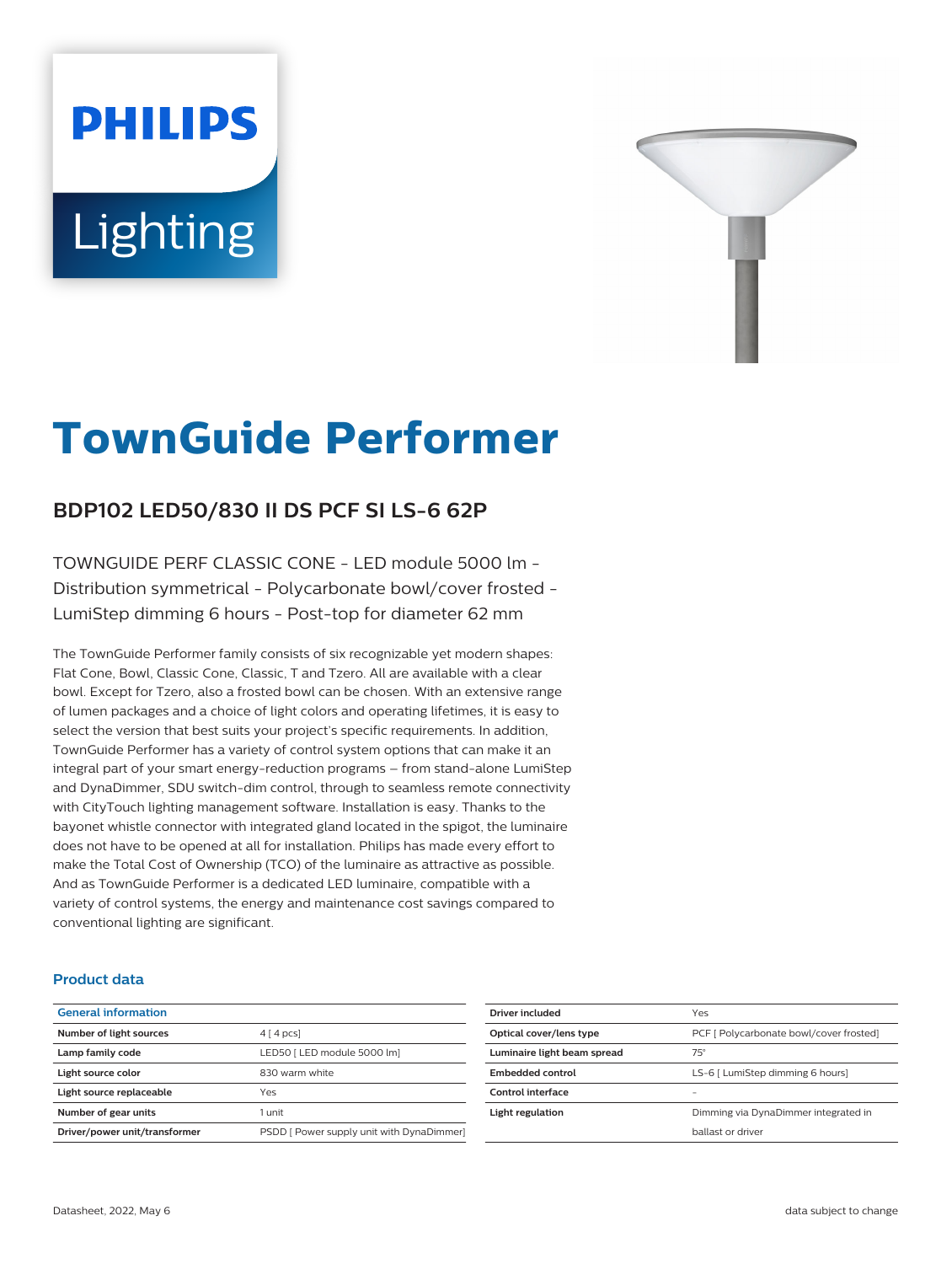## **TownGuide Performer**

| Connection                             | Screw connection block 5-pole                  |  |
|----------------------------------------|------------------------------------------------|--|
| Cable                                  |                                                |  |
| <b>Protection class IEC</b>            | Safety class II (II)                           |  |
| Parts color                            | All parts colored                              |  |
| Coating                                |                                                |  |
| Glow-wire test                         | 650/5 [ Temperature 650 °C, duration 5 s]      |  |
| <b>Flammability mark</b>               | NO [ -]                                        |  |
| <b>Safety device</b>                   | PCBC [ PCB cover]                              |  |
| <b>CE mark</b>                         | CE mark                                        |  |
| <b>ENEC mark</b>                       | <b>ENEC</b> mark                               |  |
| <b>Warranty period</b>                 | 5 years                                        |  |
| Optic type outdoor                     | Distribution symmetrical                       |  |
| Photocell                              | No [ -]                                        |  |
| Constant light output                  | No                                             |  |
| Number of products on MCB of 16 A type | 10                                             |  |
| в                                      |                                                |  |
| <b>EU RoHS compliant</b>               | Yes                                            |  |
| <b>WEEE mark</b>                       |                                                |  |
| Light source engine type               | LED                                            |  |
| Service tag                            | Yes                                            |  |
| Serviceability class                   | Class A, luminaire is equipped with            |  |
|                                        | serviceable parts (when applicable): LED       |  |
|                                        | board, driver, control units, surge protection |  |
|                                        | device, optics, front cover and mechanical     |  |
|                                        | parts                                          |  |
|                                        |                                                |  |
|                                        |                                                |  |
| <b>Product family code</b>             | BDP102 [ TOWNGUIDE PERF CLASSIC                |  |
|                                        | CONE]                                          |  |
|                                        |                                                |  |
| <b>Light technical</b>                 |                                                |  |
| Upward light output ratio              | 10                                             |  |
| Standard tilt angle posttop            | О°                                             |  |
| Standard tilt angle side entry         |                                                |  |
|                                        |                                                |  |
| <b>Operating and electrical</b>        |                                                |  |
| <b>Input Voltage</b>                   | 220-240 V                                      |  |
| <b>Input Frequency</b>                 | 50 to 60 Hz                                    |  |
| Inrush current                         | 45 A                                           |  |
| Inrush time                            | 0.285 ms                                       |  |
| Power Factor (Min)                     | 0.96                                           |  |
| Power Factor (Nom)                     | 0.95                                           |  |
|                                        |                                                |  |
| <b>Controls and dimming</b>            |                                                |  |
| Dimmable                               | Yes                                            |  |
|                                        |                                                |  |
| <b>Mechanical and housing</b>          |                                                |  |
| <b>Housing Material</b>                | Aluminum                                       |  |
| <b>Reflector material</b>              |                                                |  |
| Optic material                         | Acrylate                                       |  |
| Optical cover/lens material            | Polycarbonate                                  |  |

| <b>Mounting device</b>              | 62P   Post-top for diameter 62 mm]                                   |
|-------------------------------------|----------------------------------------------------------------------|
| Optical cover/lens shape            | Conical                                                              |
| Optical cover/lens finish           | Frosted                                                              |
| Torque                              | 15                                                                   |
| Overall height                      | 317 mm                                                               |
| Overall diameter                    | 570 mm                                                               |
| Effective projected area            | $0.088 \text{ m}^2$                                                  |
| Color                               | Silver                                                               |
| Dimensions (Height x Width x Depth) | $317 \times$ NaN $\times$ NaN mm (12.5 $\times$ NaN $\times$ NaN in) |
|                                     |                                                                      |

| <b>Approval and application</b>        |                                              |
|----------------------------------------|----------------------------------------------|
| Ingress protection code                | IP66   Dust penetration-protected, jet-proof |
| Mech. impact protection code           | IK10 [20 J vandal-resistant]                 |
| Surge Protection (Common/Differential) | Luminaire surge protection level until 6 kV  |
|                                        | differential mode and 6 kV common mode       |

| Initial performance (IEC compliant)   |                        |
|---------------------------------------|------------------------|
| Initial luminous flux (system flux)   | 2900 lm                |
| Luminous flux tolerance               | $+/-7%$                |
| Initial LED luminaire efficacy        | 71 lm/W                |
| Init. Corr. Color Temperature         | 3000 K                 |
| Init. Color Rendering Index           | 80                     |
| Initial chromaticity                  | $(0.43, 0.40)$ SDCM <5 |
| Initial input power                   | 41 W                   |
| Power consumption tolerance           | $+/-10%$               |
| Init. Color Rendering Index Tolerance | $+/-2$                 |

#### **Over time performance (IEC compliant)**

| Control gear failure rate at median useful 10 % |  |
|-------------------------------------------------|--|
| life 100000 h                                   |  |
| Lumen maintenance at median useful life* 91     |  |
| 100000h                                         |  |

**Application conditions** Ambient temperature range  $-40$  to +35 °C **Performance ambient temperature Tq** 25 °C **Maximum dim level** 60% **Product data Full product code** 871829191042800 **Order product name** BDP102 LED50/830 II DS PCF SI LS-6 62P **EAN/UPC - Product** 8718291910428 **Order code** 91042800

| Numerator - Quantity Per Pack   |              |
|---------------------------------|--------------|
| Numerator - Packs per outer box |              |
| Material Nr. (12NC)             | 910500991103 |
| <b>Net Weight (Piece)</b>       | 6.680 kg     |
|                                 |              |



 $\overline{a}$